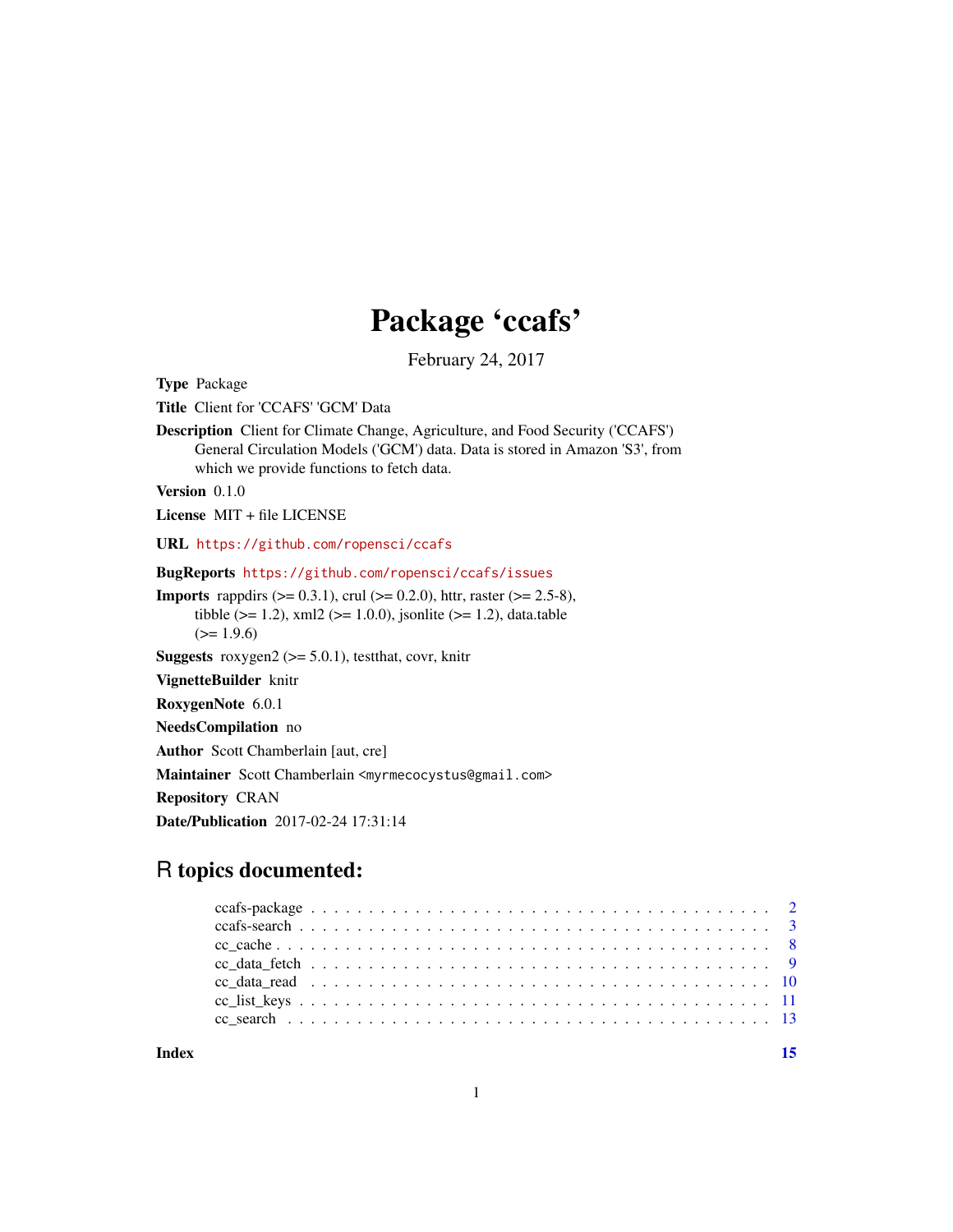<span id="page-1-0"></span>

#### **Description**

Client for Climate Change, Agriculture, and Food Security (CCAFS) General Circulation Models (GCM) data. Data is stored in Amazon S3, from which we provide functions to fetch data.

#### About CCAFS

Client for Climate Change, Agriculture, and Food Security (CCAFS) General Circulation Models (GCM) data. Data is stored in Amazon S3, from which we provide functions to fetch data.

R client for Climate Change, Agriculture, and Food Security (CCAFS) General Circulation Models (GCM) data.

CCAFS website: <http://ccafs-climate.org/>

CCAFS GCM data for this package comes from Amazon S3 [http://cgiardata.s3.amazonaws.](http://cgiardata.s3.amazonaws.com) [com](http://cgiardata.s3.amazonaws.com). More about Amazon S3 below.

CCAFS data can be used for studying climate change, and how climate impacts various aspects of the earth. Search google scholar with '"CCAFS" "GCM"' to see example uses.

As far as I can tell, CCAFS GCM data comes from IPCC data.

#### About Amazon S3

Amazon S3 stands for "Simple Storage Service" - it's like a file system, and they give you links to the files and metadata around those links.

S3 is split up into buckets, essentially folder. All CCAFS data is in one bucket. Within the CCAFS bucket on S3 are a series of nested folders. To get to various files we need to navigate down the tree of folders. Keys are file paths with all their parent folders, e.g., "/foo/bar/1/2". Unfortunately, there's no meaningful search of the CCCAFS data as they have on their website [http://ccafs-climate.](http://ccafs-climate.org/) [org/](http://ccafs-climate.org/). However, you can set a prefix for a search of these keys, e.g., "/foo/bar" for the key above.

Check out <https://aws.amazon.com/s3/> for more info.

#### About the package

ccafs is a client to work with the data CCAFS provides via Amazon Web Services S3 data.

The ccafs data has access to is the "Spatial Downscaling" data that you see on the [http://ccafs-cli](http://ccafs-climate.org/data/)mate. [org/data/](http://ccafs-climate.org/data/) page. The other data sets are not open.

Currently, we don't provide a way to search for what data is available. You have to know what you want, or you can list what is available, and then pick files from the list. Though there's not a lot of information in the metadata returned from S3.

We'll work on incorporating a way to search - currently there is no solution.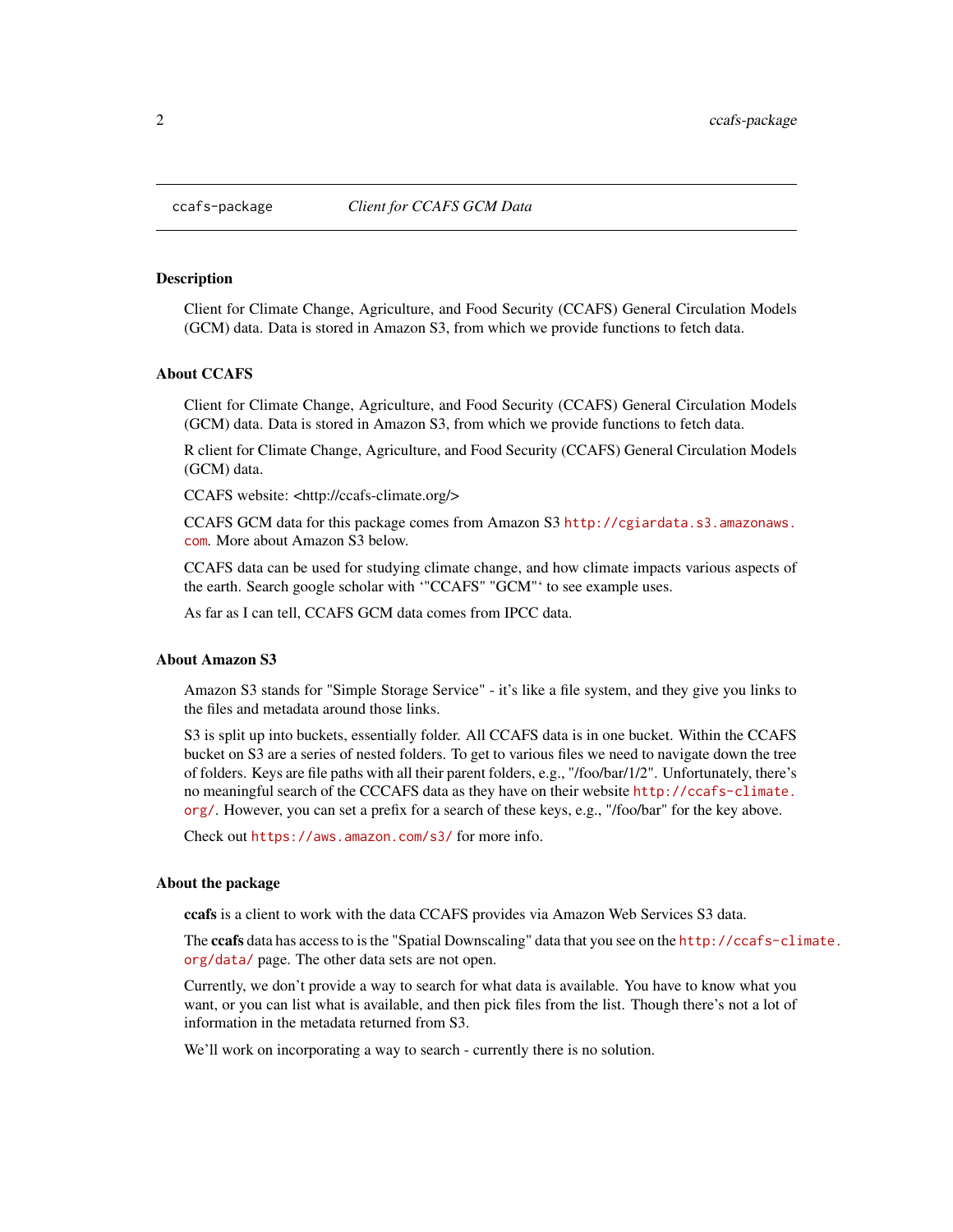## <span id="page-2-0"></span>raster

The main useful output are 'raster' package objects of class RasterLayer or RasterBrick - so in general have raster loaded in your session to maximize happiness.

#### **Citations**

Cite CCAFS data following their guidelines at <http://ccafs-climate.org/about/> Get a citation for this package like citation(package = 'ccafs')

#### Vignette

ccafs has the following vignettes:

- vignette("ccafs\_vignette", package = "ccafs")
- vignette("amazon\_s3\_keys", package = "ccafs")

## Author(s)

Scott Chamberlain <myrmecocystus@gmail.com>

<span id="page-2-1"></span>ccafs-search *cc\_search options*

## Description

cc\_search options

#### Usage

cc\_params

## Format

An object of class list of length 9.

## Details

cc\_params is a list with slots matching the parameters in [cc\\_search](#page-12-1) - so you can more easily get to the options you want to pass in to that function.

The options are also listed below.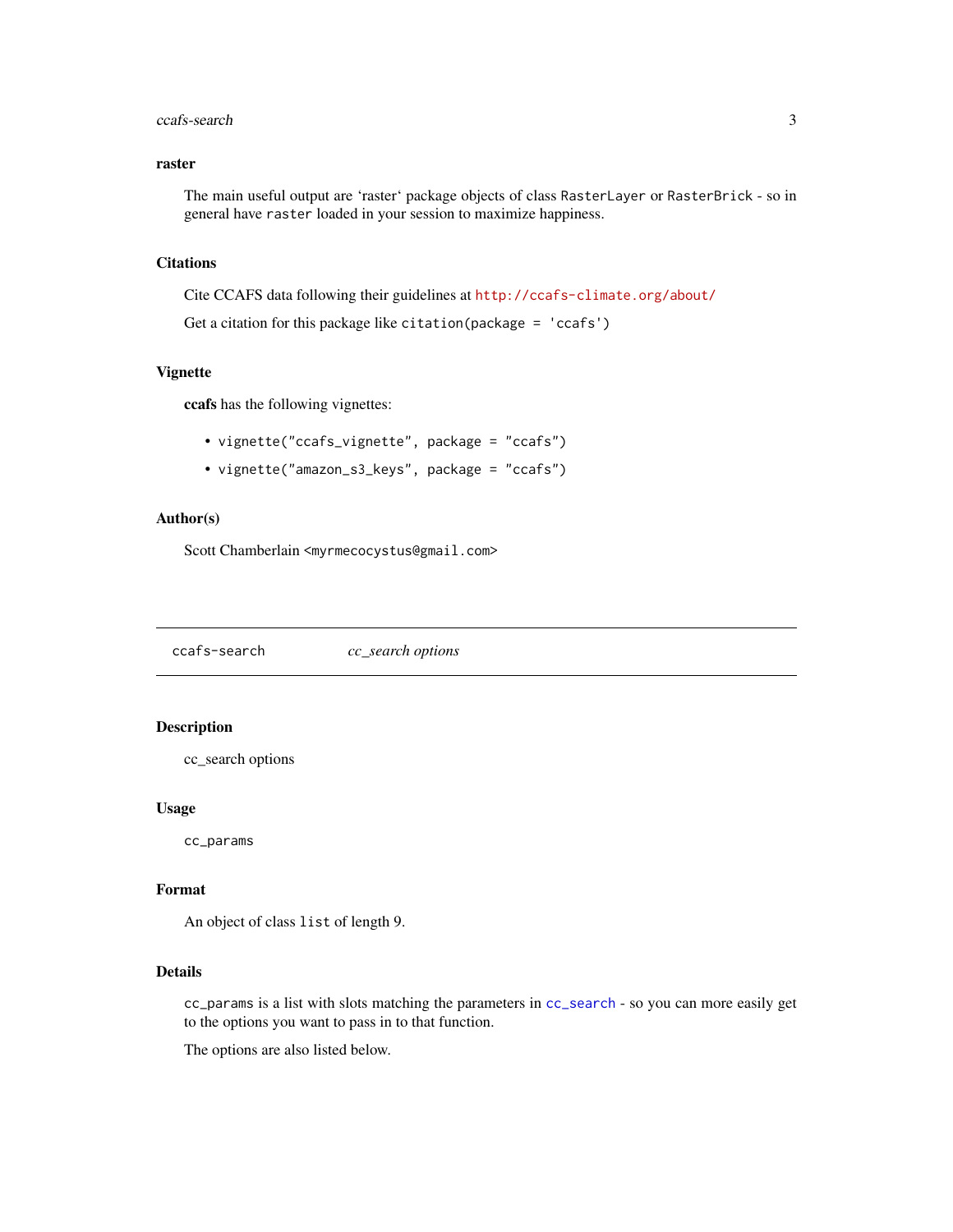#### 4 ccafs-search control of the control of the control of the control of the control of the control of the control of the control of the control of the control of the control of the control of the control of the control of t

## file set options

- 12: Delta Method IPCC AR5
- 4: Delta Method IPCC AR4
- 9: MarkSim Pattern Scaling
- 10: Eta South America
- 7: PRECIS Andes
- 8: CORDEX
- 11: Disaggregation IPCC AR4
- 3: Delta Climgen
- 2: Delta Method IPCC AR4 (Climgen Data)
- 5: Delta Method IPCC AR4 (Stanford Data)
- 6: Delta Method IPCC AR3

## scenario options

- 1: Baseline
- 2: SRES A1B
- 3: SRES A2A
- 4: SRES B2A
- 5: SRES A2
- 6: SRES B1
- 7: RCP 2.6
- 8: RCP 4.5
- 9: RCP 6.0
- 10: RCP 8.5

#### model options

- 1: baseline
- 42: bcc\_csm1\_1
- 43: bcc\_csm1\_1\_m
- 2: bccr\_bcm2\_0
- 44: bnu\_esm
- 45: cccma\_cancm4
- 46: cccma\_canesm2
- 3: cccma\_cgcm2\_0
- 4: cccma\_cgcm3\_1\_t47
- 5: cccma\_cgcm3\_1\_t63
- 47: cesm1\_bgc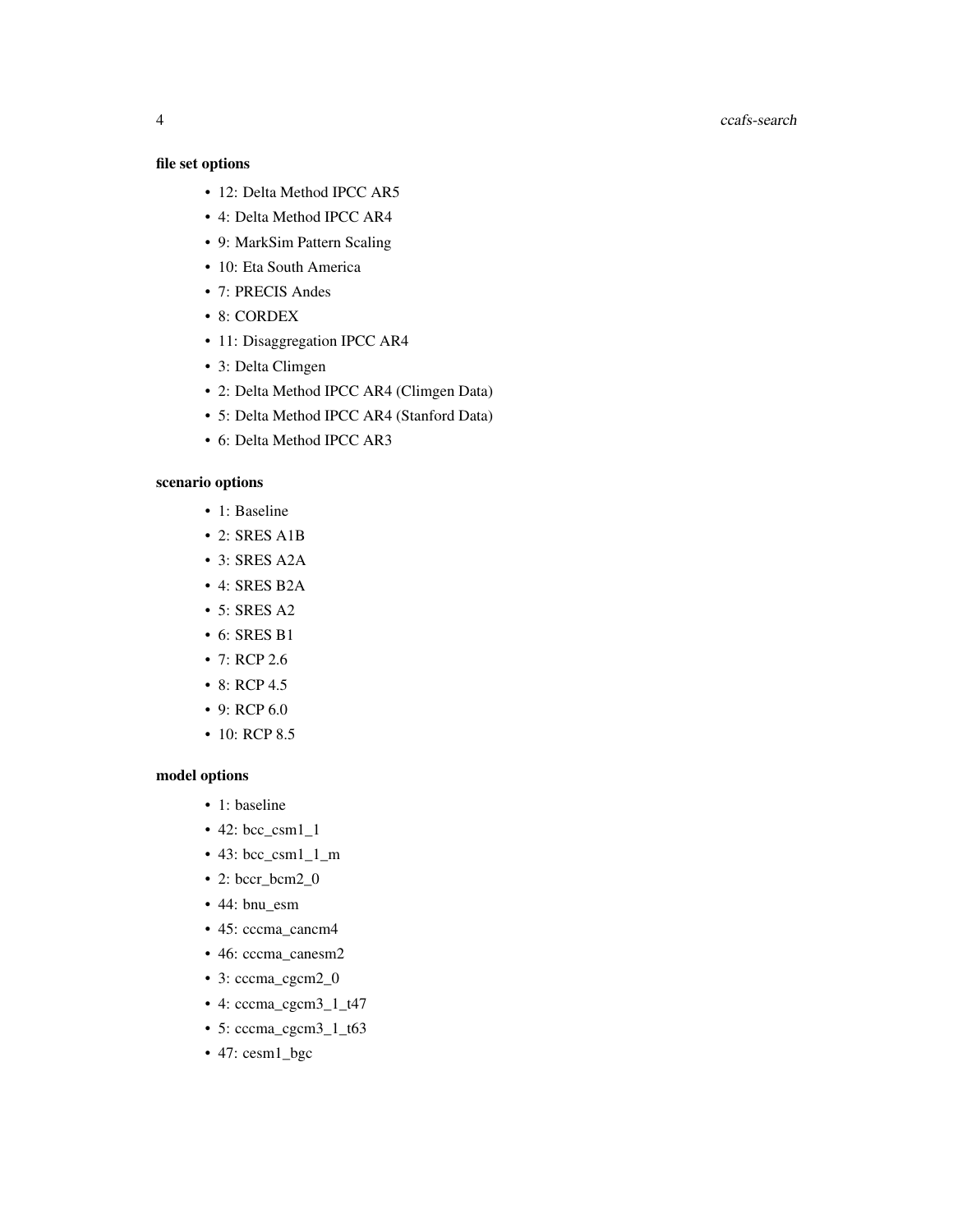- 48: cesm1\_cam5
- 49: cesm1\_cam5\_1\_fv2
- 50: cesm1\_fastchem
- 51: cesm1\_waccm
- 52: cmcc\_cesm
- 53: cmcc\_cm
- 54: cmcc\_cms
- 6: cnrm\_cm3
- 55: cnrm\_cm5
- 56: csiro\_access1\_0
- 57: csiro\_access1\_3
- 7: csiro\_mk2
- 8: csiro\_mk3\_0
- 25: csiro\_mk3\_5
- 58: csiro\_mk3\_6\_0
- 59: ec\_earth
- 60: fio\_esm
- 9: gfdl\_cm2\_0
- 61: gfdl\_cm2\_1
- 10: gfdl\_cm2\_1
- 62: gfdl\_cm3
- 63: gfdl\_esm2g
- 64: gfdl\_esm2m
- 11: giss\_aom
- 65: giss\_e2\_h
- 66: giss\_e2\_h\_cc
- 67: giss\_e2\_r
- $\cdot$  68: giss\_e2\_r\_cc
- 26: giss\_model\_eh
- 27: giss\_model\_er
- 38: hadcm\_cntrl
- 39: hadcm\_high
- 40: hadcm\_low
- 41: hadcm\_midi
- 12: hccpr\_hadcm3
- 13: iap\_fgoals1\_0\_g
- 28: ingv\_echam4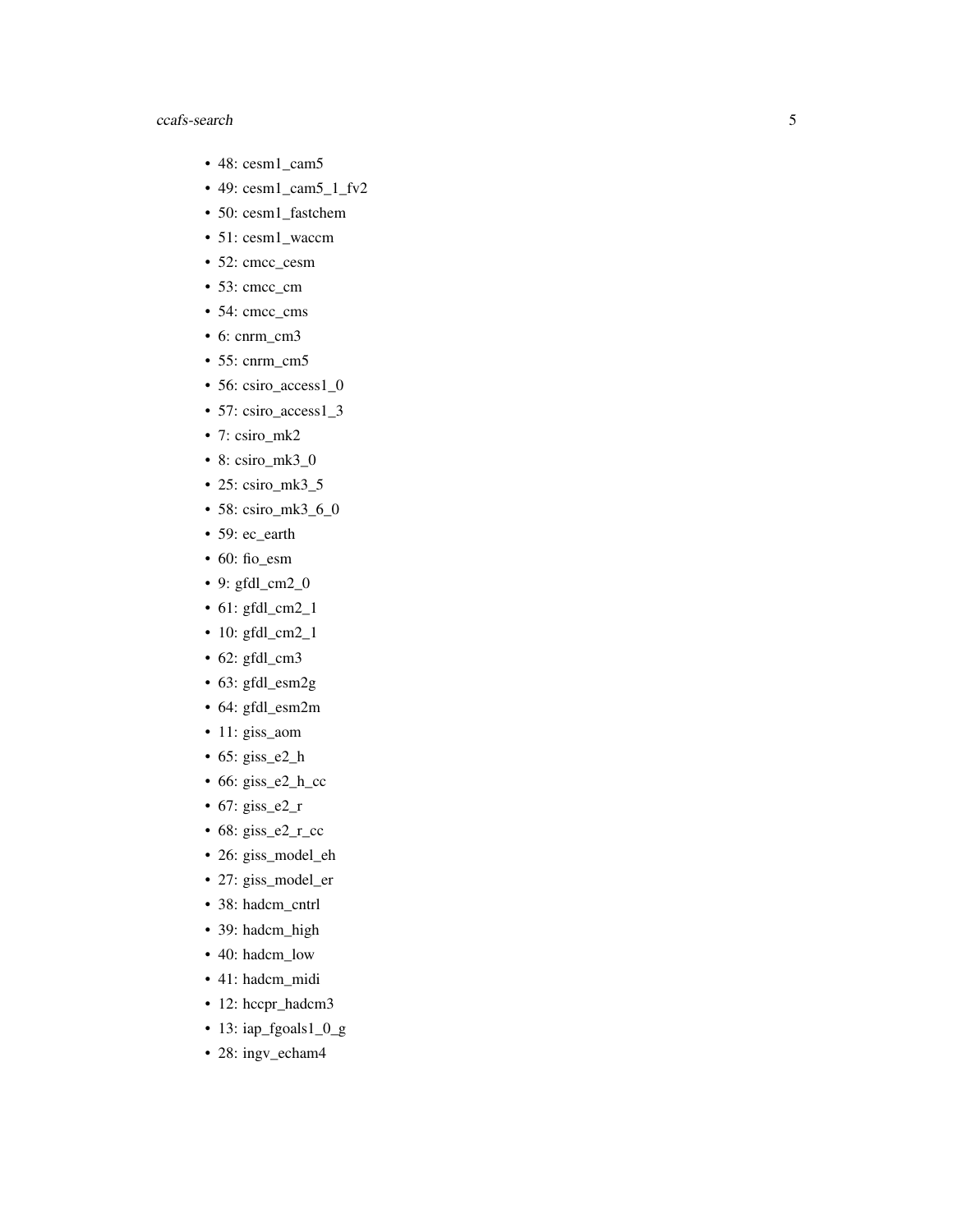- 37: inm\_cm3\_0
- 69: inm\_cm4
- $\cdot$  14: ipsl\_cm4
- 70: ipsl\_cm5a\_lr
- 71: ipsl\_cm5a\_mr
- 72: ipsl\_cm5b\_lr
- 73: lasg\_fgoals\_g2
- 74: lasg\_fgoals\_s2
- 15: miroc3\_2\_hires
- 16: miroc3\_2\_medres
- 75: miroc\_esm
- 76: miroc\_esm\_chem
- 77: miroc\_miroc4h
- 78: miroc\_miroc5
- 17: miub\_echo\_g
- 34: mohc\_hadam3p\_2
- 35: mohc\_hadam3p\_3
- 79: mohc\_hadcm3
- 31: mohc\_hadcm3q0
- 33: mohc\_hadcm3q16
- 32: mohc\_hadcm3q3
- 80: mohc\_hadgem2\_cc
- 81: mohc\_hadgem2\_es
- 29: mpi\_echam4
- 18: mpi\_echam5
- 30: mpi\_echam5
- 82: mpi\_esm\_lr
- 83: mpi\_esm\_mr
- 84: mpi\_esm\_p
- 19: mri\_cgcm2\_3\_2a
- 85: mri\_cgcm3
- 20: ncar\_ccsm3\_0
- 86: ncar\_ccsm4
- 21: ncar\_pcm1
- 87: ncc\_noresm1\_m
- 88: ncc\_noresm1\_me
- 36: ncep\_r2
- 22: nies99
- 89: nimr\_hadgem2\_ao
- 23: ukmo\_hadcm3
- 24: ukmo\_hadgem1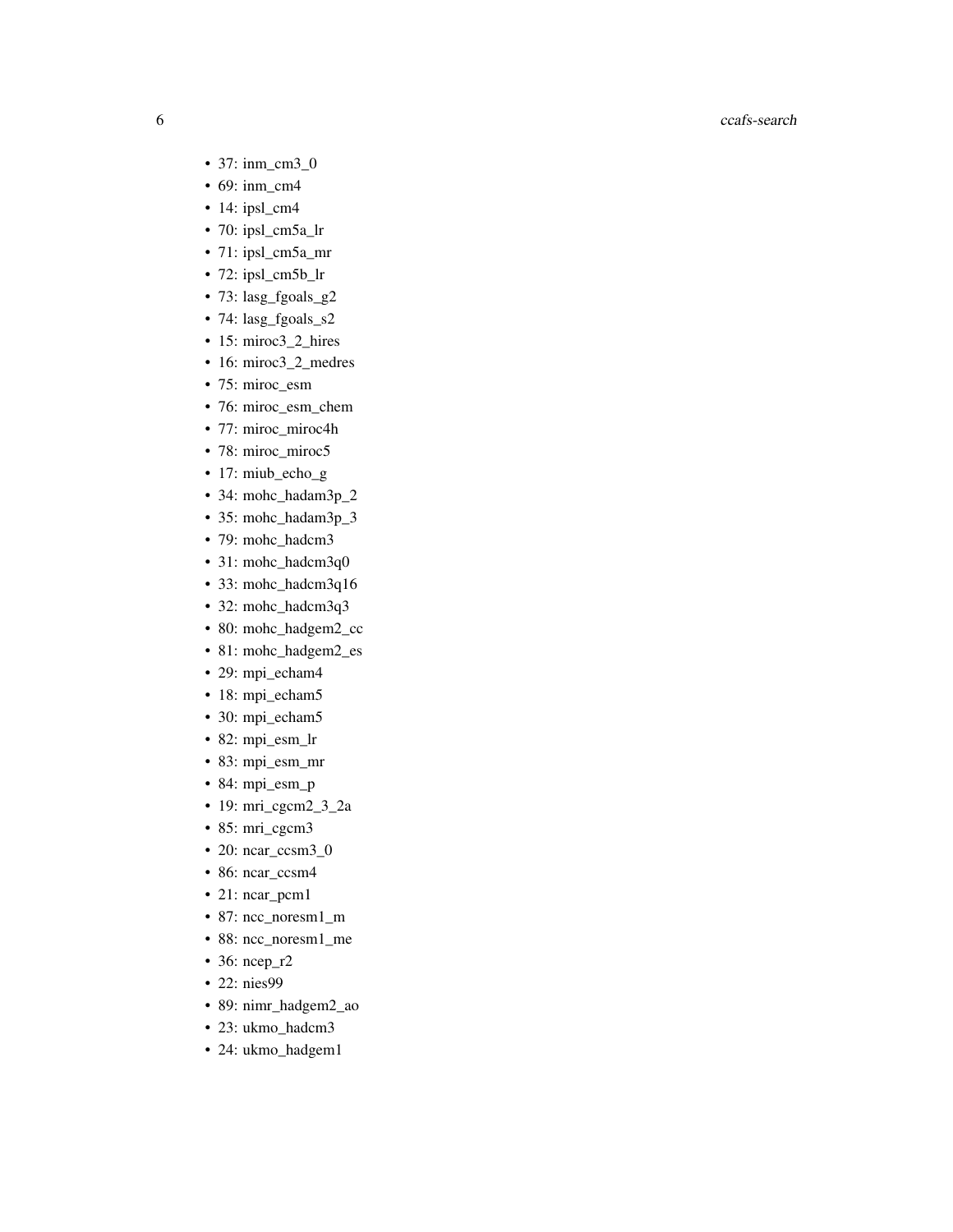## period options

- 1: 1970s
- 10: 1990s
- 2: 2000s
- 3: 2020s
- 4: 2030s
- 5: 2040s
- 6: 2050s
- 7: 2060s
- 8: 2070s
- 9: 2080s

## variable options

- 1: Bioclimatics
- 6: Diurnal Temperature Range
- 3: Maximum Temperature
- 4: Mean Temperature
- 5: Minimum Temperature
- 2: Precipitation
- 7: Solar Radiation
- 9999: Other

## resolution options

- 1:30 seconds
- $2: 2.5$
- 3: 5 minutes
- 4: 10 minutes
- 5: 30 minutes
- 6: 25 minutes
- 7: 20 minutes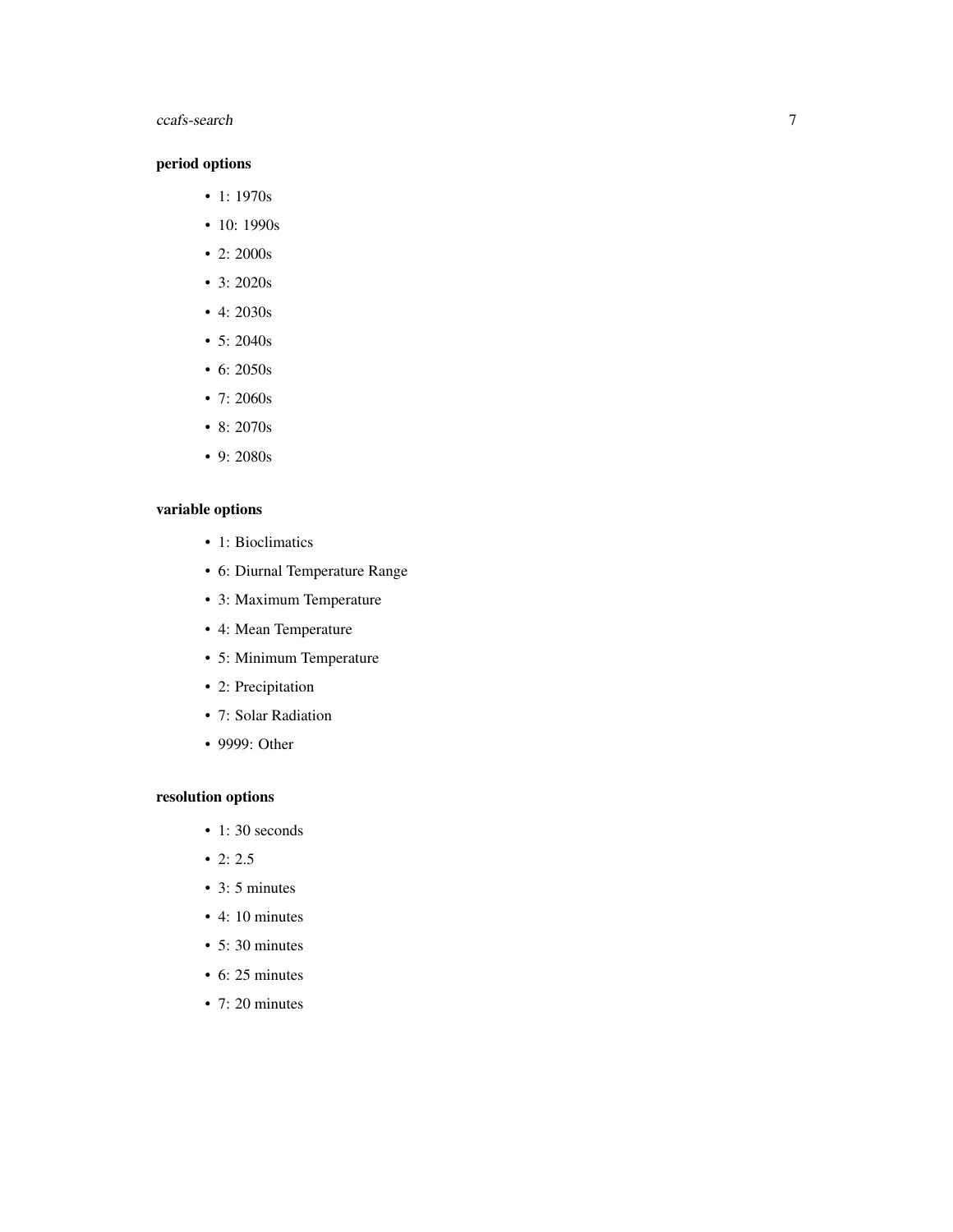<span id="page-7-0"></span>

### Description

Manage cached CCAFS files

### Usage

```
cc_cache_list()
```

```
cc_cache_delete(files, force = TRUE)
```
cc\_cache\_delete\_all(force = TRUE)

```
cc_cache_details(files = NULL)
```
## Arguments

| files | (character) one or more complete file names            |
|-------|--------------------------------------------------------|
| force | (logical) Should files be force deleted? Default: TRUE |

#### Details

cache\_delete only accepts 1 file name, while cache\_delete\_all doesn't accept any names, but deletes all files. For deleting many specific files, use cache\_delete in a [lapply](#page-0-0) type call We cache using [user\\_cache\\_dir](#page-0-0), find your cache folder by executing rappdirs::user\_cache\_dir("ccafs")

## Functions

- cc\_cache\_list() returns a character vector of full path file names
- cc\_cache\_delete() deletes one or more files, returns nothing
- cc\_cache\_delete\_all() delete all files, returns nothing
- cc\_cache\_details() prints file name and file size for each file, supply with one or more files, or no files (and get details for all available)

#### Examples

```
## Not run:
# list files in cache
cc_cache_list()
# List info for single files
cc_cache_details(files = cc_cache_list()[1])
cc_cache_details(files = cc_cache_list()[2])
# List info for all files
```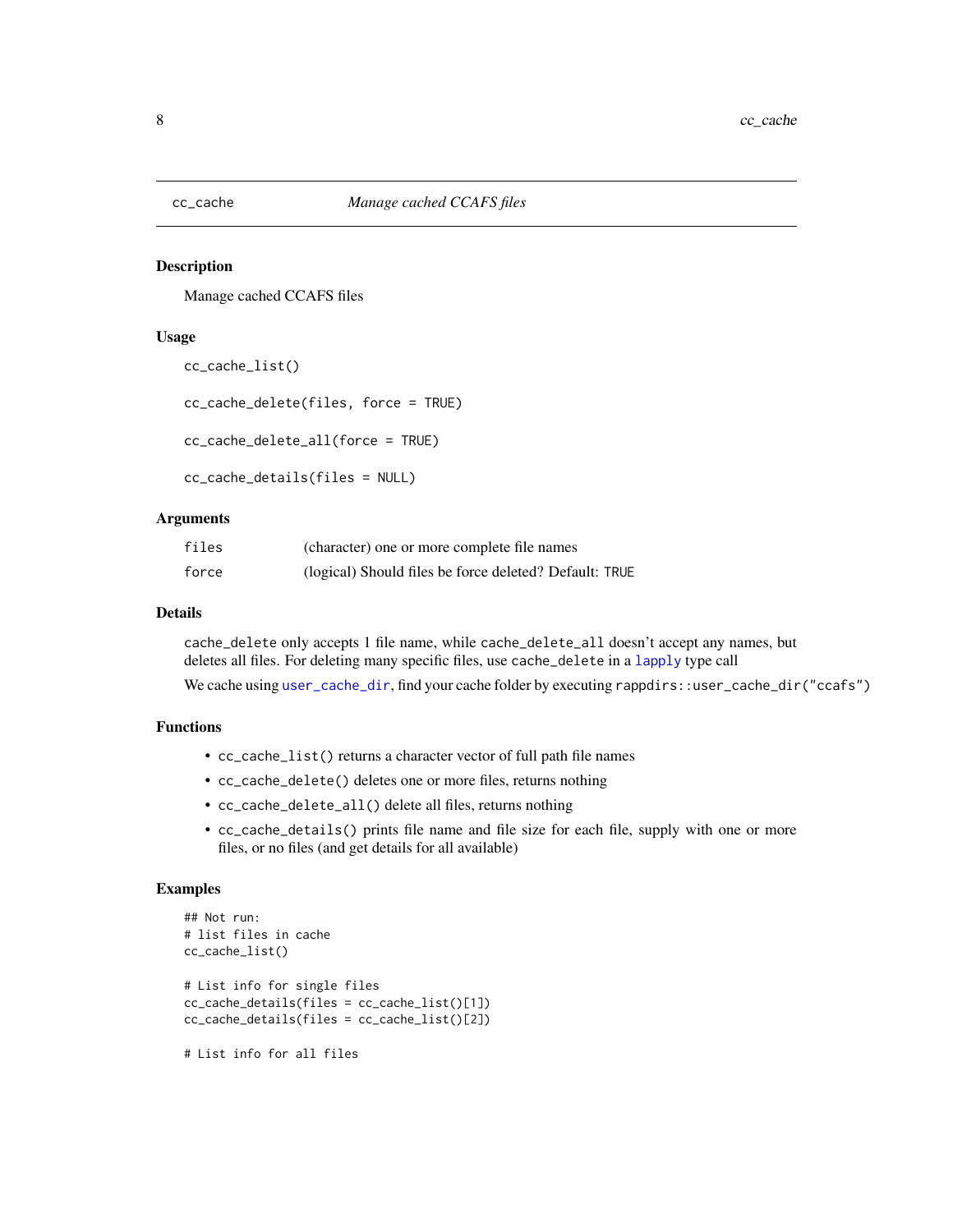## <span id="page-8-0"></span>cc\_data\_fetch 9

```
cc_cache_details()
# delete files by name in cache
# cc_cache_delete(files = cc_cache_list()[1])
# delete all files in cache
# cc_cache_delete_all()
## End(Not run)
```
<span id="page-8-1"></span>cc\_data\_fetch *Download CCAFS data*

## Description

Download CCAFS data

#### Usage

cc\_data\_fetch(key, overwrite = FALSE, progress = TRUE, ...)

## Arguments

| key       | (character) a character string specifying a S3 key or a URL (the output from a<br>call to cc_search. the key can have spaces and newlines, which are removed<br>internally - this allows keys to break across lines as keys can be very long |
|-----------|----------------------------------------------------------------------------------------------------------------------------------------------------------------------------------------------------------------------------------------------|
| overwrite | (logical) Whether to overwrite files if they already exist on your machine. De-<br>fault: FALSE                                                                                                                                              |
| progress  | (logical) Whether to print download progress. Default: TRUE                                                                                                                                                                                  |
| $\cdots$  | Curl options passed on to HttpClient                                                                                                                                                                                                         |

#### Details

Note that data is not read into R as data can be very large. See [cc\\_data\\_read](#page-9-1).

Look in rappdirs::user\_cache\_dir("ccafs") for what files are cached and to delete any.

Note that we've made it so that you can index into the return object, getting either one or many results and the S3 class will be retained, so that you can pass the result down to [cc\\_data\\_read](#page-9-1).

## Value

A character vector of full file paths. A print method makes a tidy return object in an S3 class.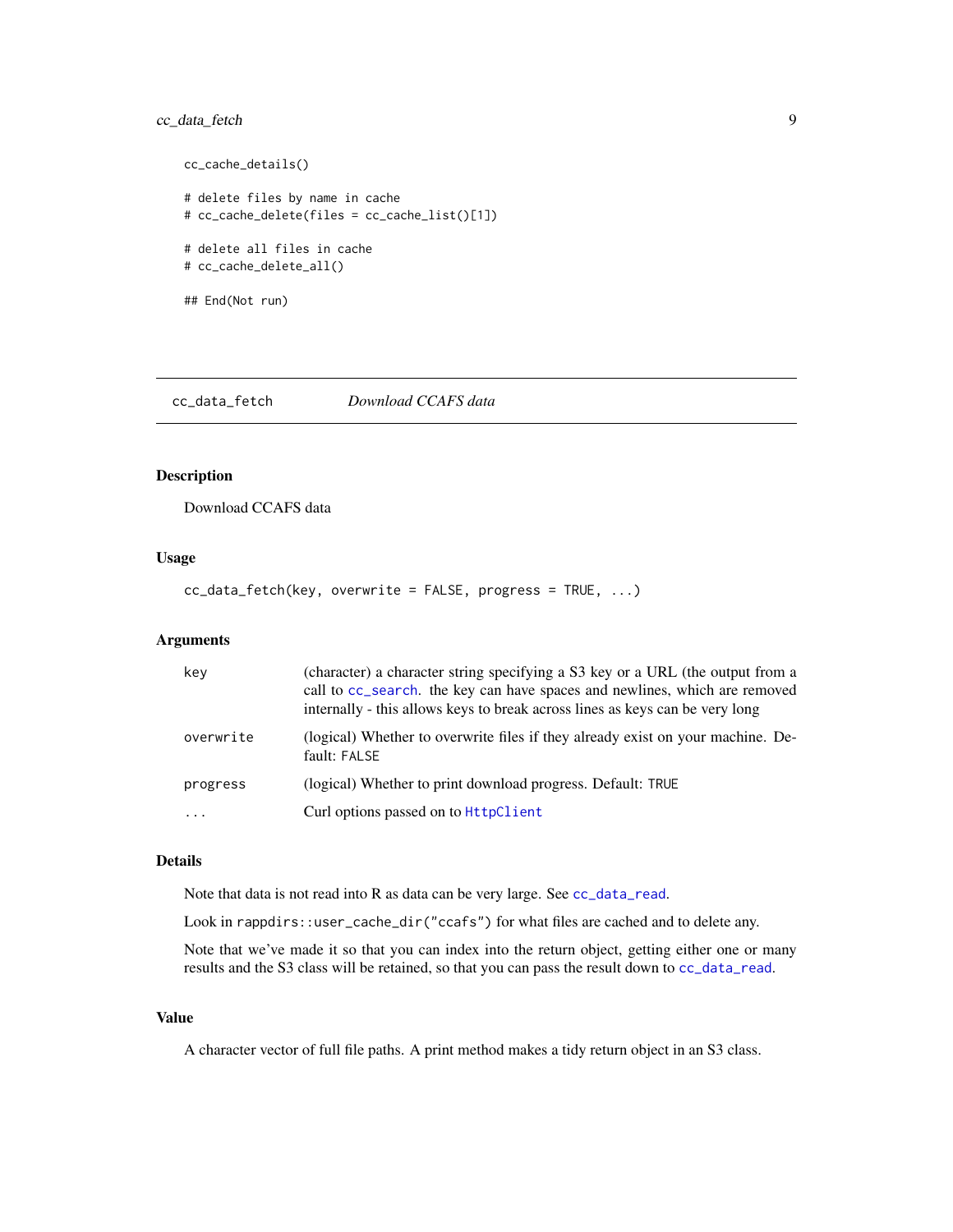## Examples

```
## Not run:
key <- "ccafs/ccafs-climate/data/ipcc_5ar_ciat_downscaled/rcp2_6/
2030s/bcc_csm1_1_m/10min/
 bcc_csm1_1_m_rcp2_6_2030s_prec_10min_r1i1p1_no_tile_asc.zip"
(res <- cc_data_fetch(key = key))
# indexing maintains class for easier subsetting
res[1]
res[[1]]
res[1:2]
res <- cc_list_keys()
zips <- grep("\\.zip", res$Key, value = TRUE)
x <- cc_data_fetch(zips[1])
unclass(x)
cc_data_read(x[1])
cc_data_read(x[1:3])
cc_data_read(x)
library(raster)
plot(cc_data_read(x[1]))
plot(cc_data_read(x[1:3]))
# show progress
cc_cache_delete_all()
cc_data_fetch(key = key, progress = TRUE)
cc_cache_delete_all()
cc_data_fetch(key = key, progress = FALSE)
## End(Not run)
```
<span id="page-9-1"></span>cc\_data\_read *Read CCAFS data*

### Description

Read CCAFS data

## Usage

```
cc\_data\_read(x, unreadable = "filter")
```
## Arguments

|            | A ccafs files object, the output from a call to cc data fetch                    |
|------------|----------------------------------------------------------------------------------|
| unreadable | (character) what to do when unreadable files are passed in. default is to filter |
|            | them out and proceed ("filter") - alternatively, you can choose "stop", in which |
|            | case we'll stop with a message.                                                  |

<span id="page-9-0"></span>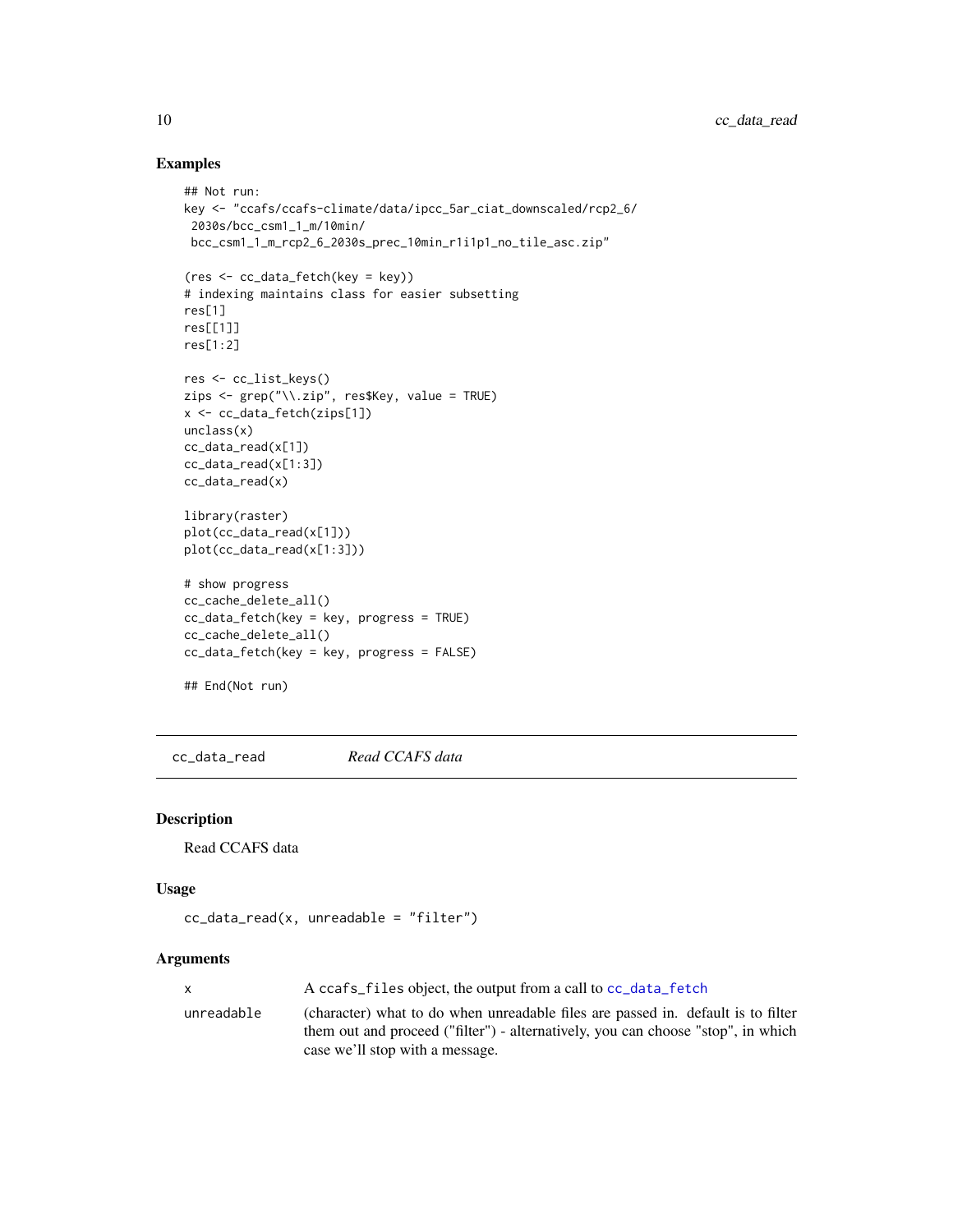## <span id="page-10-0"></span>cc\_list\_keys 11

## Details

Look in rappdirs::user\_cache\_dir("ccafs") for what files are cached and to delete any.

[cc\\_data\\_fetch](#page-8-1) downloads data to your machine, and this function reads the data into your R session.

For more control over vizualizations of raster data, check out the rasterVis package (https://CRAN.Rproject.org/package=rasterVis)

## Value

RasterLayer or RasterStack class object. See their help files in raster package documentation.

#### Examples

```
## Not run:
key <- "ccafs/ccafs-climate/data/ipcc_5ar_ciat_downscaled/rcp2_6/
 2030s/bcc_csm1_1_m/10min/
 bcc_csm1_1_m_rcp2_6_2030s_prec_10min_r1i1p1_no_tile_asc.zip"
res <- cc_data_fetch(key = key)
# a single file
cc_data_read(res[1])
# select individual files
cc_data_read(res[1:2])
# all files
cc_data_read(res)
# character path input
## you can also pass in a path to a file(s)
cc_data_read(unclass(res[1]))
# plot data
library(raster)
plot(cc_data_read(res[1:3]))
## End(Not run)
```
cc\_list\_keys *List CCAFS keys*

## Description

List CCAFS keys

#### Usage

```
cc_list_keys(prefix = NULL, delimiter = NULL, max = 1000, marker = NULL,
  ...)
```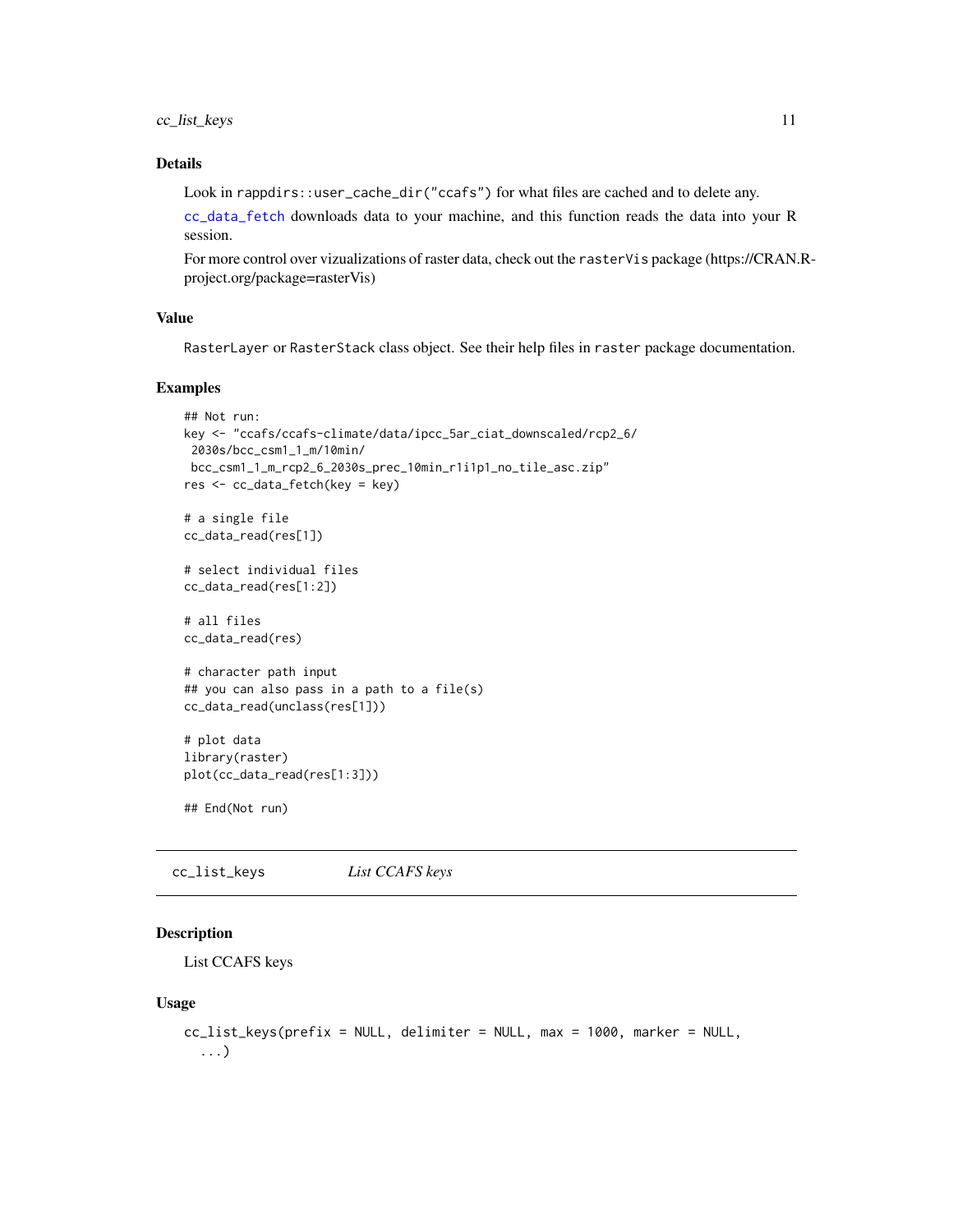## <span id="page-11-0"></span>Arguments

| prefix     | (character) string that limits the response to keys that begin with the specified<br>prefix. the string can have spaces and newlines, which are removed internally -<br>this allows the prefix to break across lines as prefixes can be very long |
|------------|---------------------------------------------------------------------------------------------------------------------------------------------------------------------------------------------------------------------------------------------------|
| delimiter  | (character) string used to group keys. Read the AWS doc for more detail.                                                                                                                                                                          |
| max        | (integer) number indicating the maximum number of keys to return (max 1000).                                                                                                                                                                      |
| marker     | (character) string that specifies the key to start with when listing objects in a<br>bucket. Amazon S3 returns object keys in alphabetical order, starting with key<br>after the marker in order.                                                 |
| $\ddots$ . | Curl options passed on to <b>HttpClient</b>                                                                                                                                                                                                       |

## Details

This function lists keys from the CCAFS Amazon S3 bucket. Keys are essentially file paths. You can request data from any key that is a file (with a file extension, and has size > 0). Other keys are directories.

#### Value

A tibble (a data.frame, basically), with the columms:

- Key object key
- LastModified Object creation date or the last modified date, whichever is the latest.
- ETag "entity tag", used for cache validation
- Size Size of the object, in bytes, divide by 10^6 to get mb (megabytes)
- StorageClass ignore, just useful for CCAFS maintainers

## Examples

```
cc_list_keys(max = 1)
## Not run:
cc_list_keys()
cc_list_keys(max = 10)
cc_list_keys(prefix = "ccafs/ccafs-climate/data/ipcc_5ar_ciat_downscaled/")
cc_list_keys(prefix = "ccafs/ccafs-climate/data/ipcc_5ar_ciat_downscaled/
rcp2_6/2030s/bcc_csm1_1/10min/")
```
## End(Not run)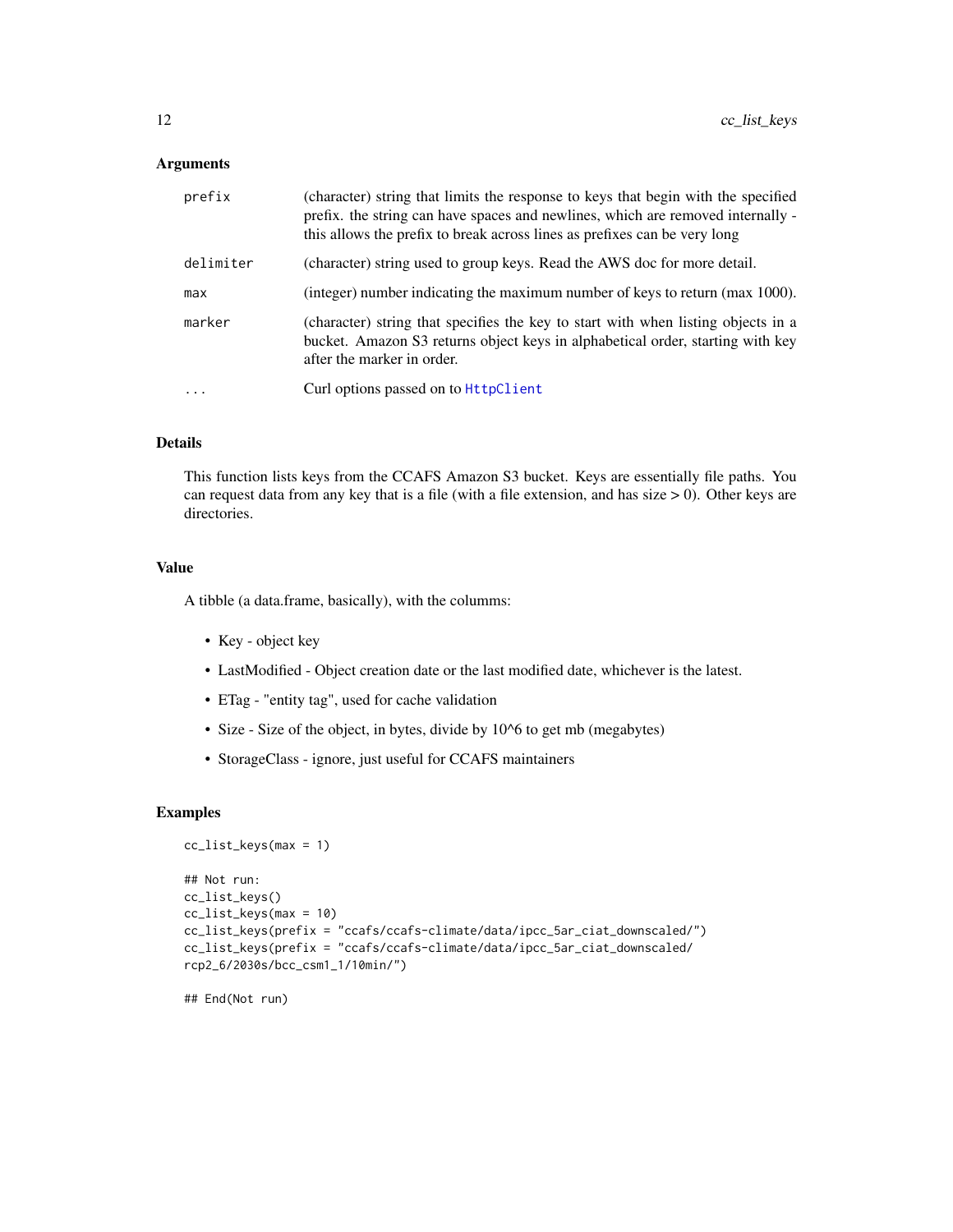<span id="page-12-1"></span><span id="page-12-0"></span>

## Description

Search CCAFS data

## Usage

```
cc_search(file_set = NULL, scenario = NULL, model = NULL, extent = NULL,
  format = NULL, period = NULL, variable = NULL, resolution = NULL,
  tile = NULL)
```
## Arguments

| file_set   | (integer) a file set, 2 through 12                                                                                                           |
|------------|----------------------------------------------------------------------------------------------------------------------------------------------|
| scenario   | (integer) a scenario, 1 through 10                                                                                                           |
| model      | (integer) a model, 1 through 89                                                                                                              |
| extent     | (character) an extent, 'global' or 'region'                                                                                                  |
| format     | (character) a format, 'ascii' or 'esri'                                                                                                      |
| period     | (integer) a period, 1 through 10                                                                                                             |
| variable   | (integer) a variable, 1 through 7, or 9999                                                                                                   |
| resolution | (integer) a resolutions, 1 through 7                                                                                                         |
| tile       | (character) a tile defining a spatial area on the globe. one of $A1-6$ , $B1-6$ , or<br>C1-6. See web interface for where those are located. |

## Details

See [ccafs-search](#page-2-1) for details on parameters.

note that some URLs will be for Amazon S3 and others will have different base URLS (e.g., http://gisweb.ciat.cgiar.org)

Output can be passed to [cc\\_data\\_fetch](#page-8-1), and subsequently to [cc\\_data\\_read](#page-9-1)

## Value

character strings, one or more urls

## Examples

```
(res <- cc_search(file_set = 12, extent = "global", format = "ascii",
  period = 4, variable = 1, resolution = 4))
## Not run:
res <- cc_search(file_set = 7, extent = "region", format = "ascii",
  period = 9, variable = 5, resolution = 6)
```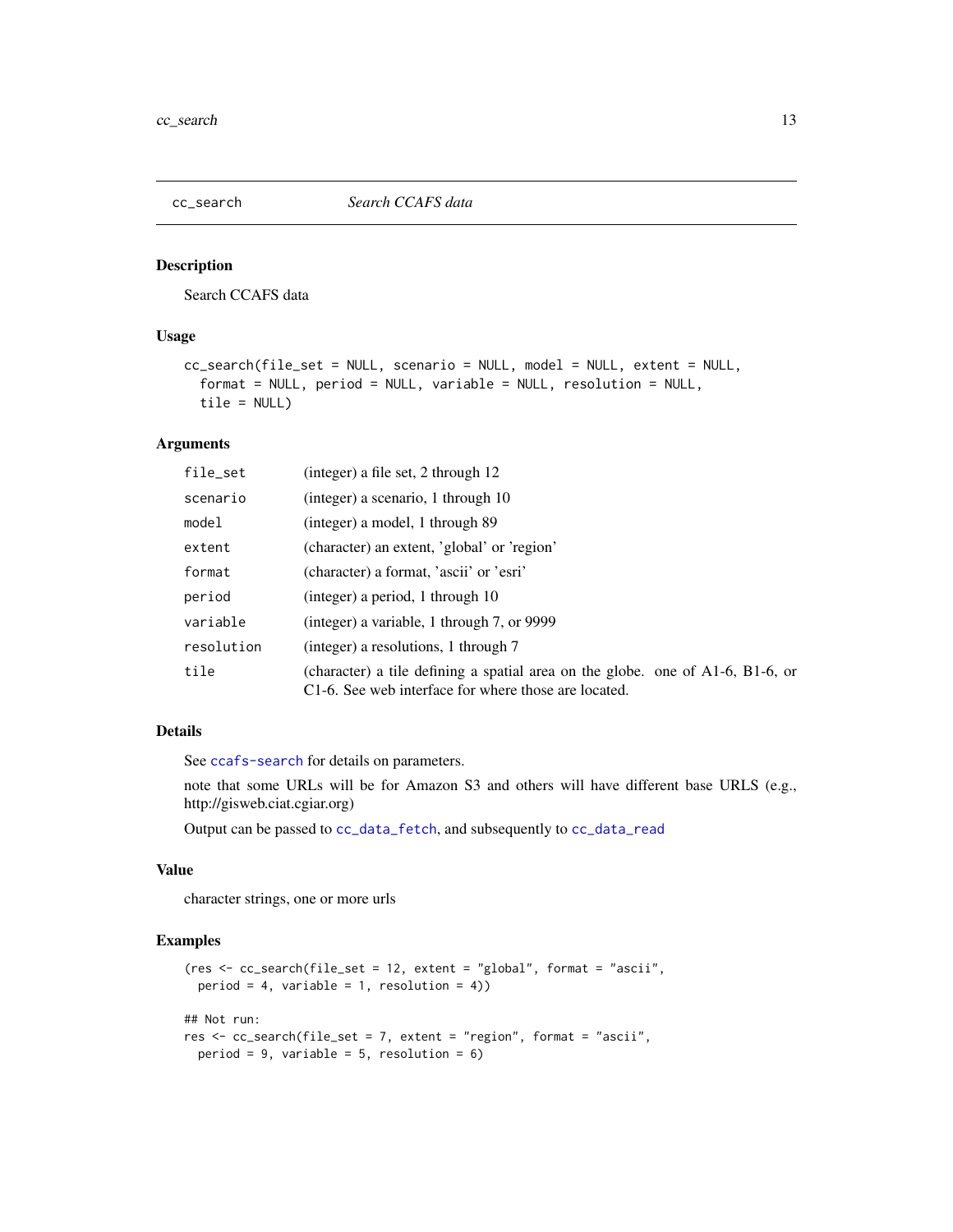```
cc_data_fetch(res[3])
# Alternatively, you can use the helper list
# where you can reference options by name
# the downside is that this is very verbose
(res <- cc_search(file_set = cc_params$file_set$`Delta method IPCC AR4`,
                 scenario = cc_params$scenario$`SRES B1`,
                  model = cc_params$model$bccr_bcm2_0,
                  extent = cc_params$extent$global,
                  format = cc_params$format$ascii,
                  period = cc_params$period$`2040s`,
                  variable = cc_params$variable$Precipitation,
                  resolution = cc_params$resolution$`5 minutes`))
```
## End(Not run)